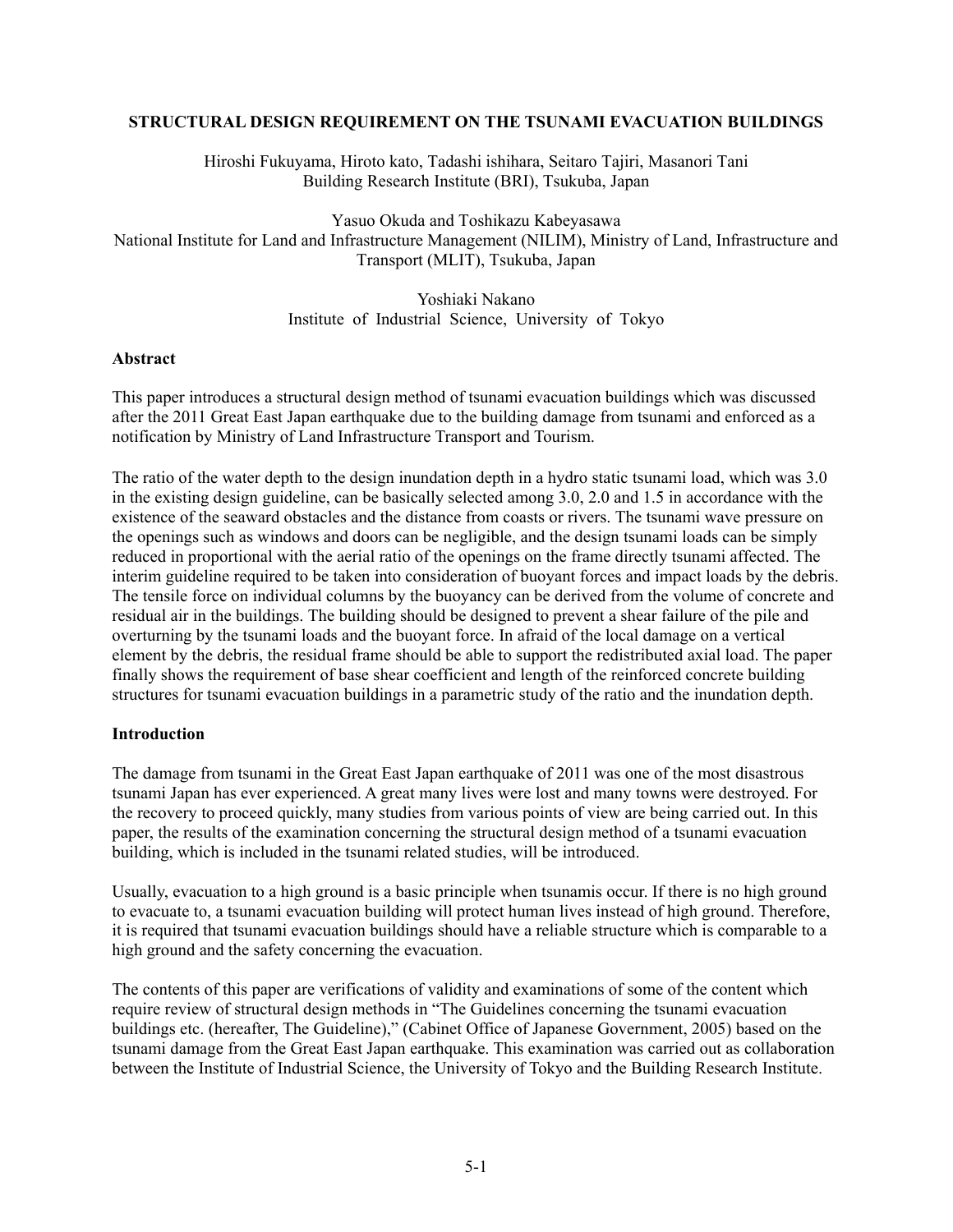## **A Structural Design Method for Tsunami Evacuation Buildings**

### **Table 1. Guideline for Structural Design of Tsunami Evacuation Buildings**

**1) Not to be collapsed**:It has to be confirmed that the tsunami load on each floor of the building will never be higher than the horizontal proof stress.

**2) Not to be overturned**:It has to be confirmed that overturning moment by the tsunami load will never be higher than the resistance moment considering buoyancy.

**3) Not to be slided**: It has to be confirmed that the horizontal force will never be higher than the friction of the foundation or the horizontal proof stress of the piles. If the resistance against the horizontal displacement of the building can be expected, it can be included in the calculation.

- It has to be confirmed that the pressure resistance components in the pressure taking side will not be destroyed by the tsunami wave pressure.

Since the Central Disaster Prevention Council issued The General Principles for the Measures against Tokai Earthquake in May 2003, and The General Principles for the Measures against Tonankai and Nankai Earthquake in December 2003, the necessity of tsunami evacuation buildings, which contributed to the prevention of loss of human lives during tsunami disasters, is receiving more public awareness. Based on this status, the Building Center of Japan (BCJ) examined the structural design method for tsunami evacuation buildings as their independent research project for the 2004 fiscal year (Okada et. al., 2004). During their research period, the 2004 Indian Ocean Earthquake and Tsunami occurred in December 2004. Under such conditions, The Guideline which the Cabinet Office issued in June 2005, quoted the results of examination by The BCJ in its appendix II entitled "The Basic Way of Considering Structural Conditions."

The collaboration research between the Institute of Industrial Science, the University of Tokyo and the Building Research Institute was carried out as the Building Standards Improvement promotion project No.40 in the 2011 fiscal year "A study of Improvement of Building Standards and others in the tsunami critical areas." In the collaboration research, the structural design method for tsunami evacuation buildings was taken up, which was in the "Guideline," and examined its appropriateness, selected contents which required review, and examined the description, based on the measured inundation depth, elements of buildings, and the damage status of the buildings which experienced tsunami exposure. The results were reflected in "The interim guideline for the structural conditions of tsunami evacuation buildings etc, based on the building damage from the tsunami in the Great East Japan earthquake," (MLIT, 2011(a)) which was an appendix of the technical advice (MLIT, Housing Bureau, Building Guidance Division No.2570, on Nov. 17, 2011) (we will call this "the interim guideline" and The Notification "Concerning setting the safe structure method for tsunamis which are presumed when tsunami inundation occurs," (MLIT, 2011(b)) (MLIT notification No.1318, on Dec.27, 2011).

**The Design Policy and the Point of Review:** In the appendix II of "the Guideline," the Cabinet Office published "the basic way of considering the structural conditions," based on the results of BCJ's independent research. The table of contents reads; 1.1 The range for application, 1.2 Terms to use, 1.3 Structural design, 1.4 Calculation formula of tsunami load, 1.5 Combination of load, 1.6 The design of the tsunami contact surface, 1.7 examination for overturning and sliding. As you see, it is mainly the examination of how not to collapse, not to overturn or not to slide against the tsunami load. Also, it is necessary to confirm that the pressure-resistant components for the tsunami contact side (the side of a building which receives a tsunami load directly) shouldn't lose the resistance capacity against the horizontal force or vertical bearing capacity, and also it shouldn't be destroyed by the wave pressure.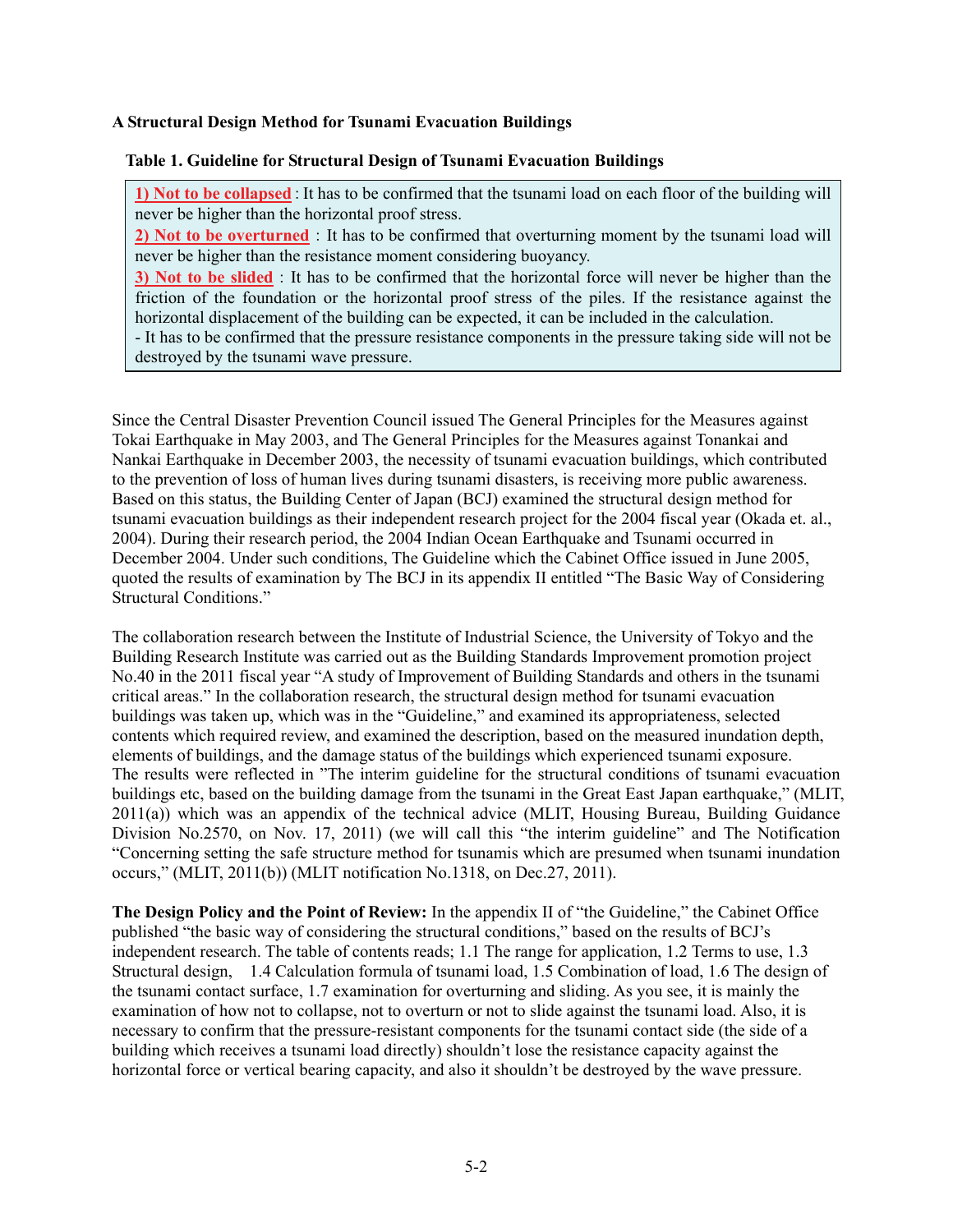In this review, the way of thinking mentioned above will be followed, as a guideline for structure design in tsunami evacuation buildings. So, concerning the design of tsunami evacuation buildings, an examination for the three conditions which are written in the **Table 1** was carried out. Also, concerning the components on the tsunami contact side, they were classified into pressure-resistance components (the ones which shouldn't be destroyed when they received tsunami wave pressure) and non-pressure-resistance components (the ones which are allowed to be destroyed by tsunami wave pressure). And it will be examined if indeed the pressure-resistance components will not be destroyed by tsunami wave pressure.



*Figure 1. Process of the structural design of a tsunami evacuation building* 

**The Outline of the Structural Design for Tsunami Evacuation Buildings:** The process of structural design is indicated in **Figure 1**. The design for tsunami evacuation buildings will be carried out in the following order. The details of 1), 2), 4) and 6) will be explained in "2.3 Calculation of tsunami wave pressure," "2.4 Calculation of tsunami wave power," "2.5 Calculation of buoyancy," and "2.6 How to deal with debris impact", respectively.

- 1) Calculation of tsunami wave pressure: Tsunami wave pressure should be calculated as the static water pressure whose height equals the inundation depth multiplied by water depth coefficient "a."
- 2) Calculation of tsunami wave force: Tsunami wave force should be calculated by integrating tsunami wave pressure into the direction of height, considering the decreasing effect of wave pressure because of the openings. Tsunami wave force, which works on each floor of a building, should be calculated by wave pressure from the middle of the height of the floor which is a level below to the middle of the height of the floor concerned, by dividing all the tsunami waver force working on the floor level of each floor.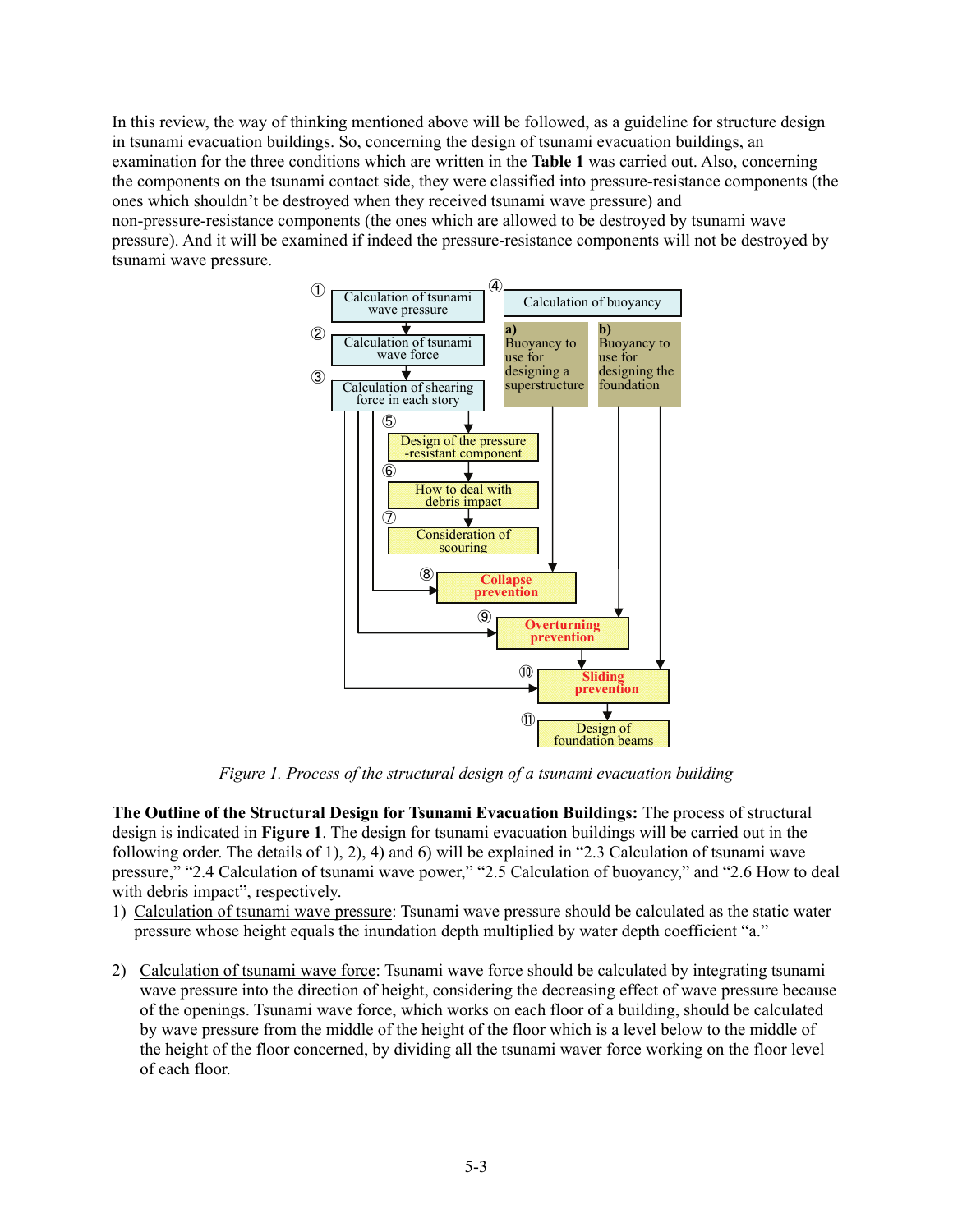- 3) Calculation of shearing force in each story: The shearing force due to tsunami wave force in each story should be calculated by summing up all the tsunami wave force in all the stories above the concerned floor.
- 4) Calculation of buoyancy: There are two kind of buoyancy to calculate.

a) Buoyancy to use for designing a superstructure: In the examination of collapse, the buoyancy to use for designing a superstructure should be calculated as the sum of the buoyancy for the cubic volume of the structural body under the inundation depth which works on the structure and the buoyancy of air under the floorboard, under the conditions in which a certain amount of water has come into the building from the openings on each floor according to the inundation depth.

b) Buoyancy to use for designing the foundation: In the examination of overturning and sliding, the buoyancy to use for designing the foundation usually should be calculated by taking the buoyancy for the whole building as working on the bottom of the foundation with an assumption that no water has come into the building.

- 5) Designing the pressure-resistant component: It has to be confirmed that columns and walls, which are pressure-resistant components, should not be destroyed by wave pressure, which works against them. It also has to be confirmed that the bending moment and shear force by wave pressure should never go over the flexural capacity and shear capacity of each of the components, respectively.
- 6) How to deal with debris impact: It has to be confirmed that the building will not lose its vertical supporting capacity by debris impact by examining if the axial force supported by a column can be transferred to the neighbor column via the beams attached, assuming the case in which the exterior columns were destroyed by drifting objects.
- 7) Consideration of scouring: Prevention measures against scouring, such as having a pile foundation to prevent the superstructure from tilting, or hardening the ground with concrete, should be considered.
- 8) Collapse prevention: It has to be confirmed that the horizontal capacity obtained by pushover analysis using tsunami water force obtained by 2) as external force distribution and considering the buoyancy obtained by 4-a), should go over the shear force in each story, which is gained in 3).
- 9) Overturning prevention: Each support reaction under the foundation (=axial force of the piles) can be calculated by adding the support reaction by pushover analysis using the tsunami wave power by 2) as external force distribution (no buoyancy included) to the buoyancy which works on each support which can be calculated by dividing the 4-b) buoyancy with the accumulative area. Then, concerning the tension pile, it has to be confirmed that the value is lower than the ultimate tensile capacity (it should be the lesser value in the tensile capacity of the pile or friction of the area surrounding the pile) of the pile. Or concerning the compression pile, the value has to be lower than the ultimate axial bearing capacity of the pile.
- 10) Sliding prevention: It has to be confirmed that the horizontal capacity of the piles according to N-M relationships, here the axial force N is obtained by 9), will go over the tsunami load which works on the pile obtained by 3).
- 11) Designing the foundation beam: The foundation beam has to be designed for the force of the superstructure plus the force which is accumulated in the force of the piles.

# **Calculation of Tsunami Wave Pressure**

The "Guideline," taking the water depth coefficient "*a*" for 3 as indicated in Figure 2, gave tsunami wave pressure which is three times the inundation depth on a side of the building for design.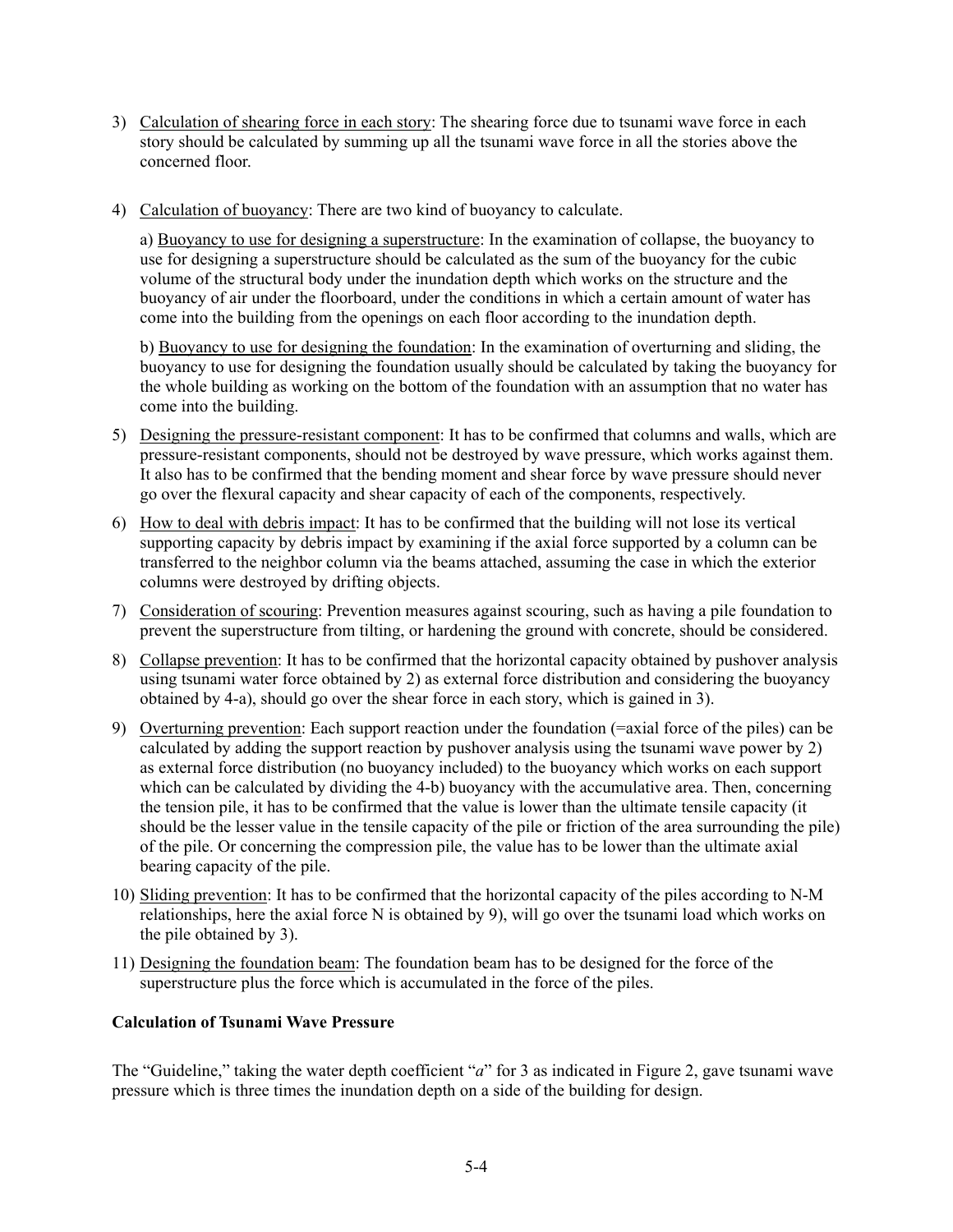This is something that (Asakura et. al., 2000) suggested concerning the tsunami wave pressure which works on a building by the tsunami which surged over the land beyond the upright seawalls. It was based on the results of their experiments with models in which they had many variations of wave characteristics such as wave height or cycle, slope steepness of the water way and the position of the building, the wave pressure distribution was a triangular distribution, and the maximum height was about three times the inundation depth. This means that this formula for tsunami wave pressure calculation by static water pressure invisibly includes the influence from water velocity. It is considered that some other experiments and suggested formulae can be classified into the "safe" side by the idea mentioned above. Also, (Nakano, 2007) investigated this idea by the data of buildings which had tsunami damage in the 2004 Indian Ocean Earthquake and Tsunami, and it has been proved that they are almost approximate.

In this examination, according to our field survey, we took the number "3," in the method of tsunami wave pressure calculation in the "Guideline," for fluctuating numbers because of the power of tsunami. Therefore, we took this "3" for "*a* (water depth coefficient)," and examined this "*a*" based on the actual status of damage. In the examination, the lateral capacity of damaged structures corresponding to the type of failure are estimated firstly, and the water depth coefficient "*a*" is calculated under the assumption that the calculated shearing force at base should be equal to the capacity of the structure when the static water pressure distribution was assumed, by using the measured inundation depth of the site.

Also, as a result of hearing tsunami specialists' opinions, one idea stands out, that since the water power of the tsunami in the Great East Japan earthquake is not necessarily the largest volume we can think of, it is not appropriate to revise the maximum value of tsunami wave pressure only from the damage, under evaluation was indicated. Therefore, it is decided to examine the conditions which can decrease the water depth coefficient "*a*" by taking the existing knowledge "static water pressure which equals three times the inundation depth for designing," for the case whereby the maximum wave pressure works.



*Figure 2. Calculation of the tsunami wave pressure*

| radic 2 waich uchth cochneicht              |                               |                               |                   |  |  |  |  |
|---------------------------------------------|-------------------------------|-------------------------------|-------------------|--|--|--|--|
|                                             | With a shelter                | No shelter                    |                   |  |  |  |  |
| Distance from<br>seashore or<br>rivers      | More than<br>500 <sub>m</sub> | Less than<br>500 <sub>m</sub> | Doesn't<br>matter |  |  |  |  |
| Setting the<br>water depth<br>coefficient a | 1.5                           | 2                             | 3                 |  |  |  |  |

|  |  |  | Table 2 Water depth coefficient "a" |  |
|--|--|--|-------------------------------------|--|
|--|--|--|-------------------------------------|--|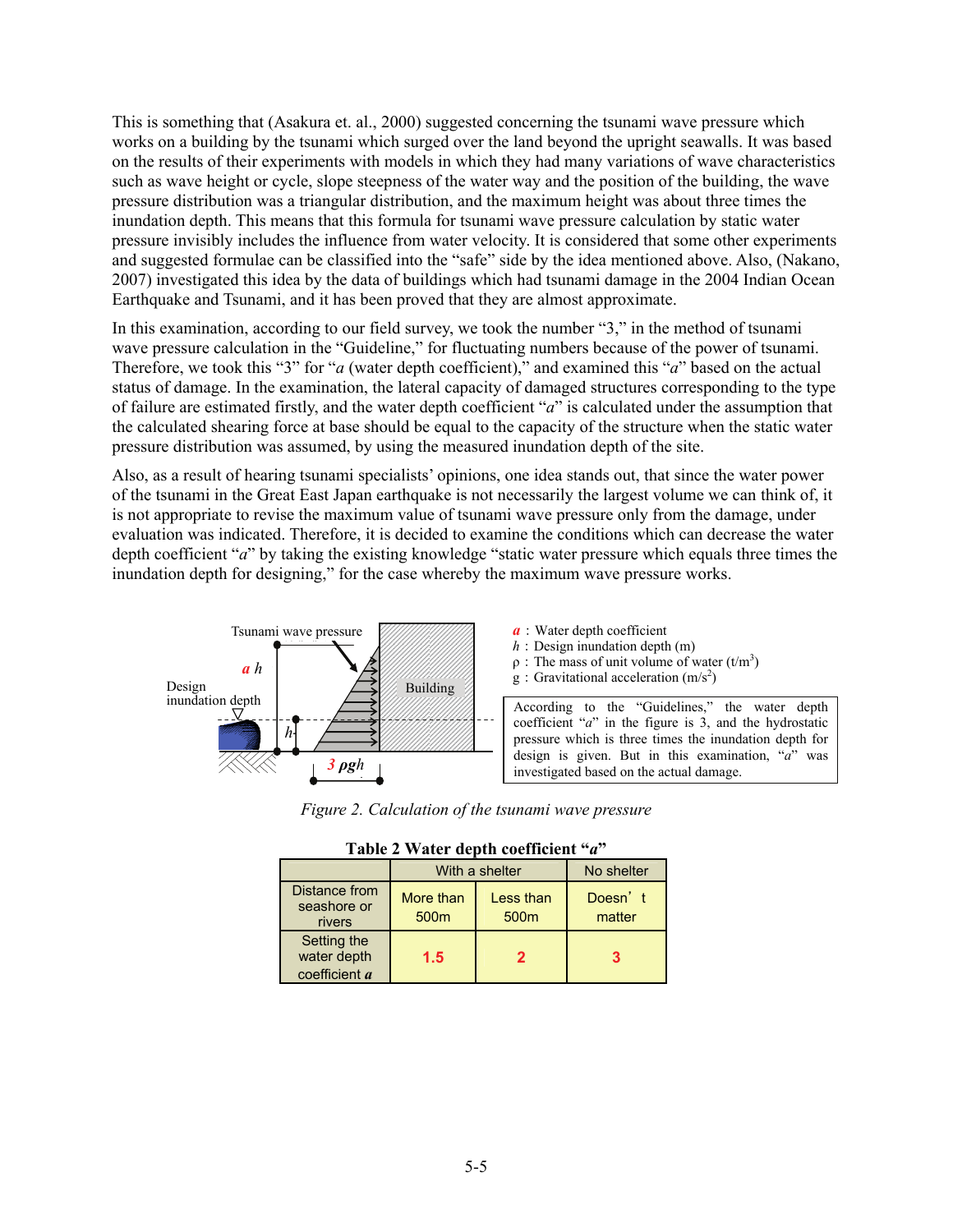### In the region with a shelter



*\*In the region which doesn't have the fluid speed increase, "a" can be reduced into 1.5.* 

**The Formula of Tsunami Wave Pressure Calculation:** The formula (1) is the tsunami wave pressure calculation which was obtained as the result of the investigation based on the field survey. And **Figure 3** is a schema of the water depth coefficient "*a*." Also, the (a) and (b) are the details concerning the water depth coefficient examination.

 $qz = \rho g (ah - z)$  ----------------------------------- (1)

In this formula,

- $\rho$ : The mass of unit volume of water, 1.0 (t/m<sup>3</sup>)
- g : Gravitational acceleration, 9.8  $(m/s<sup>2</sup>)$
- h : Inundation depth for designing  $(m)$
- z : The height of the concerning part from the ground level  $(0 \le z \le ah)$  (m)
- a : Water depth coefficient. If it is confirmed that the Froud number  $Fr = u/\sqrt{gn}$  is less than 1.0 clearly, "*a*" can be 1.5. ("u"= tsunami velocity, η=inundation depth)

(a) Examination of water depth coefficient from the view of influence of shelters: The case whereby there are shelters which can reduce tsunami wave power between the building and the tsunami was taken up, as a condition to decrease the water depth coefficient "*a*." In the examination, other structures, seawalls at the mouth of the bay, and tide embankments which are high enough against tsunami (assuming more than half the height of tsunami) are considered as shelters which can be expected to reduce wave power. As a result, it was found out that if there is a shelter which can be expected to reduce tsunami wave power, the water depth coefficient "*a*" will be reduced into 1/1.5 compared with the case without any shelter. Therefore, it can be concluded that if there is a shelter which can be expected to reduce tsunami wave power, the water depth coefficient can be 3/1.5, which equals 2.

*Figure 3. Relation between the water depth coefficient "a" and the existence of a shelter or distance from seashore and rivers*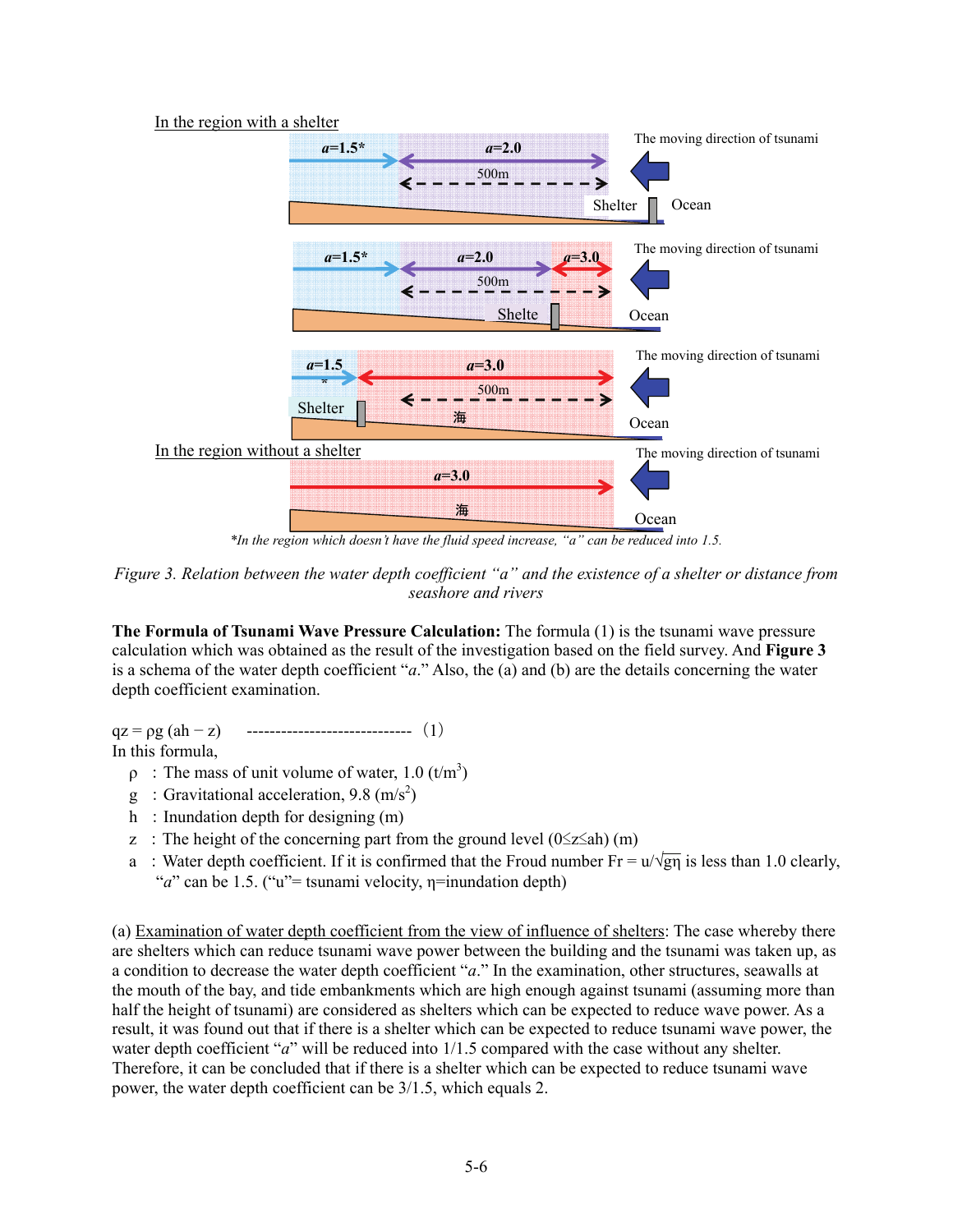Also, since some of the seawalls at the mouth of the bay and tide embankments were destroyed, it is difficult to define the effect specifically. Therefore, facilities and buildings which are in the direction of the tsunami with tsunami evacuation buildings were compared.

(b) Examination of the water depth coefficient from the view of influence of distance from seashore or rivers: Secondly, the distance from seashore or rivers is taken as a condition to reduce the water depth coefficient "*a*." As a result of the examination, it was confirmed that the power of tsunami (Froud number, Fr) is decreased in proportion to the distance from seashore or rivers. For example, if it is more than 500m away from seashore or rivers, it can be considered that *a*=about 1.0. Since the data from the field survey is limited, the calculation of capacity is a result of simplified calculation, and there is dispersion between the inundation depth from tsunami simulation and the measured inundation depth, it is decided to give the result of the field survey about 1.5 times of margin. Therefore, if there is a shelter and it is more than 500m away from seashore or rivers, the water depth coefficient can be 1.5. Also, it is necessary to check if there is any element to increase the speed of the current, such as positioning the buildings which gather water velocity or down-grade around the building.

**Calculation of Tsunami Wave Force:** In this section, the method to calculate tsunami wave power from the tsunami wave pressure which is obtained in 2.3, and the way of treating structural openings for the calculation are explained. From the tsunami wave pressure which is calculated by the method, shear force on each story of the building, support reaction of the building, and the horizontal force which works on the foundation of the building can be calculated. And by using the method in **Table 1**, it can be confirmed that collapse, overturning, and sliding will not occur. Also, to confirm that the pressure-resistant components on the pressure receiving side will not be destroyed, the wave power which works on the pressure-resistant components can be calculated by the following method.

1) The formula of tsunami wave force calculation: Tsunami wave force can be calculated in the formula (2), assuming that the tsunami wave pressure in the formula (1) occurs at the same time.

 $Qz = \rho g \int_{z_1}^{z_2} (ah-z) Bdz$  ----------------- (2)

In this formula,

 $Qz$ : The tsunami force  $(kN)$ 

- $B$ : The width of the pressure receiving side of the concerning part  $(m)$
- z1: The minimum height of the pressure receiving side  $(0\le z1\le z2)$  (m)
- z2: The maximum height of the pressure receiving side  $(z1\leq z2\leq ah)$  (m)

The tsunami wave pressure which is indicated in the formula (1) expresses tsunami wave force per unit area. Therefore, tsunami wave force can be calculated by integrating tsunami wave pressure for the pressure impact area. The formula (2) is the one tsunami wave force calculation where the minimum height of the pressure receiving side is z1 and the maximum height is z2. Since in some cases the width B is not fixed according to the height, if it is the case, it is recommended to be cautious in integrating it by using the width according to the height of the pressure receiving side.

2) How to treat the openings: When a tsunami works on a building, window glass is destroyed and the wave force which works on the structure will be reduced compared to the case in which the pressure receiving side is made of pressure-resistant components entirely. This means that tsunami wave force can be reduced by openings in the external wall such as windows, doors, and shutters (which is on the pressure receiving side and is made of non- pressure-resistant components). Also, it was found a steel construction which overturned because the exterior wall made of ALC panels survived and received very strong tsunami wave force. Therefore, it should be a principle that the cladding with a steel framework is treated as a part which receives tsunami wave pressure. Also, it is possible to treat them as structures with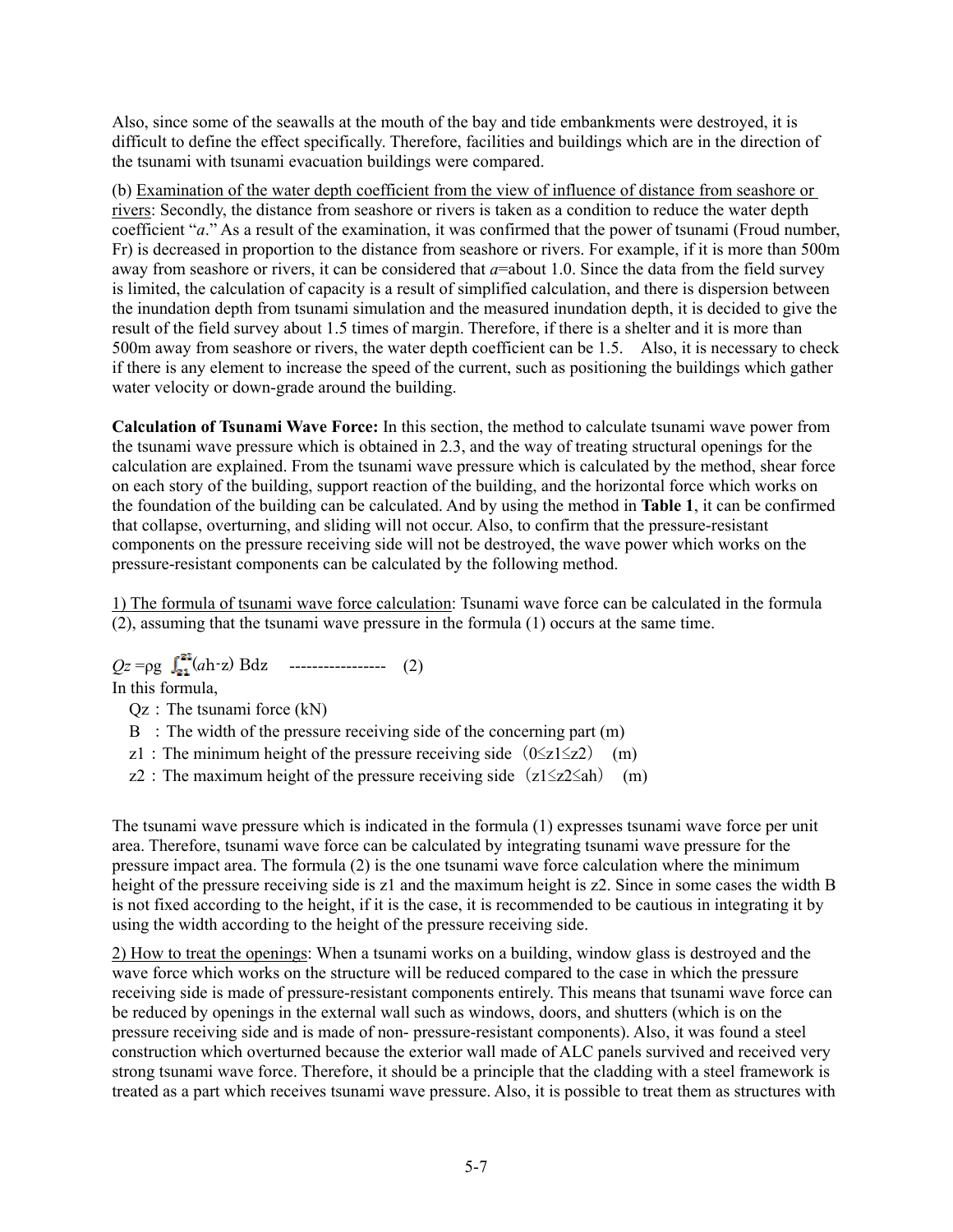openings because it may be destroyed at an early stage, but if it is the case, it has to be carefully confirmed that the cladding will be certainly destroyed or come off.

One of the following can be adopted as a method of reducing tsunami wave force because of openings;

- To calculate tsunami wave force by excluding the width of opening parts from the width of the pressure receiving side of each height. (the formula (2) ),
- Tsunami wave power multiplied by the area which excludes the opening area from the pressure taking area  $(= 1 -$  ratio of the opening on the pressure receiving side).

These two methods are compared for the cases when the ratio of opening area changes in the direction of the height. And it is confirmed that the gap between the two methods was within a 10% maximum. Therefore, these two methods can indicate almost the same amount of reduction.

Also, according to the sample which we examined the reduction of wave power by openings with a numerical simulation, the wave force will be reduced more, if the ratio of the opening becomes larger. But, if it is over 30%, since there are interior walls, the reduction of wave force will reach the limit. Based on this result, it can be said that the lower limit of wave power should be about 70% in cases in which there is no opening on the building. Therefore, it is very important to provide routes for water stream and outlet within the building as far as possible (University of Tokyo, 2011).

# **Calculation of Buoyancy**

1) The way of thinking buoyancy: Strong buoyancy works on a building which has small openings. A building which might float in the water was actually found. Since the general unit weights of steel structure and RC structure are 8 kN/m<sup>2</sup> and 13 kN/m<sup>2</sup> each, the building's own weight will be canceled if there is more than 80cm or 130cm of air layer on each story, respectively. Since not much water can flow in the building which has extremely small openings such as a refrigerated warehouse, the building will be easily floated if the speed of increase of the inundation depth is fast. In most of the overturned building, the ratio of opening on the exterior wall was lower than 0.2.

On the other hand, it is found air gathering spots under the floor slab which was equal in the length to the hanging partition wall even in a building which has a certain amount of openings. Also, by having the inside of the building inundated, the density of the structure will be smaller as much as the density of water ( $\approx$  1.0). Hence, this much buoyancy has to be considered even in the case if water flowed into the building. Also, if there is a part in which there is no air outlet (ex. Cores), it is better to consider the buoyancy which is equal to its cubic content.

When buoyancy works on a building, the resistance of weight against overturning will be smaller. Also, the friction on the bottom of the foundation against the sliding will be diminished as well. And in the piles and columns of RC structure, since the axial force is reduced, the flexural strength and shear strength will be decreased. In this way, the influence of buoyancy is extremely large.

2) The method to calculate buoyancy: It is desired that the way of water flowing into the building from openings must be considered precisely to calculate buoyancy. However, since the description hasn't been clarified yet, we decided to adopt the following method to consider buoyancy as an assumption for safe side.

a) In designing the superstructure for collapse prevention, the buoyancy of when calculating the horizontal force on each story, should include enough water flow into the building from the openings of each floor in proportion to the inundation depth. The buoyancy can be calculated as a sum of the buoyancy for the volume of the building elements under the inundation depth which works on the structure, and the buoyancy of dead air space under the floor slab. Since the axial force will be minimum when there is water in the building, the flexural strength of columns in RC structure and the lateral capacity on each story will be calculated as smaller. Therefore it can be said it's safer. Also if it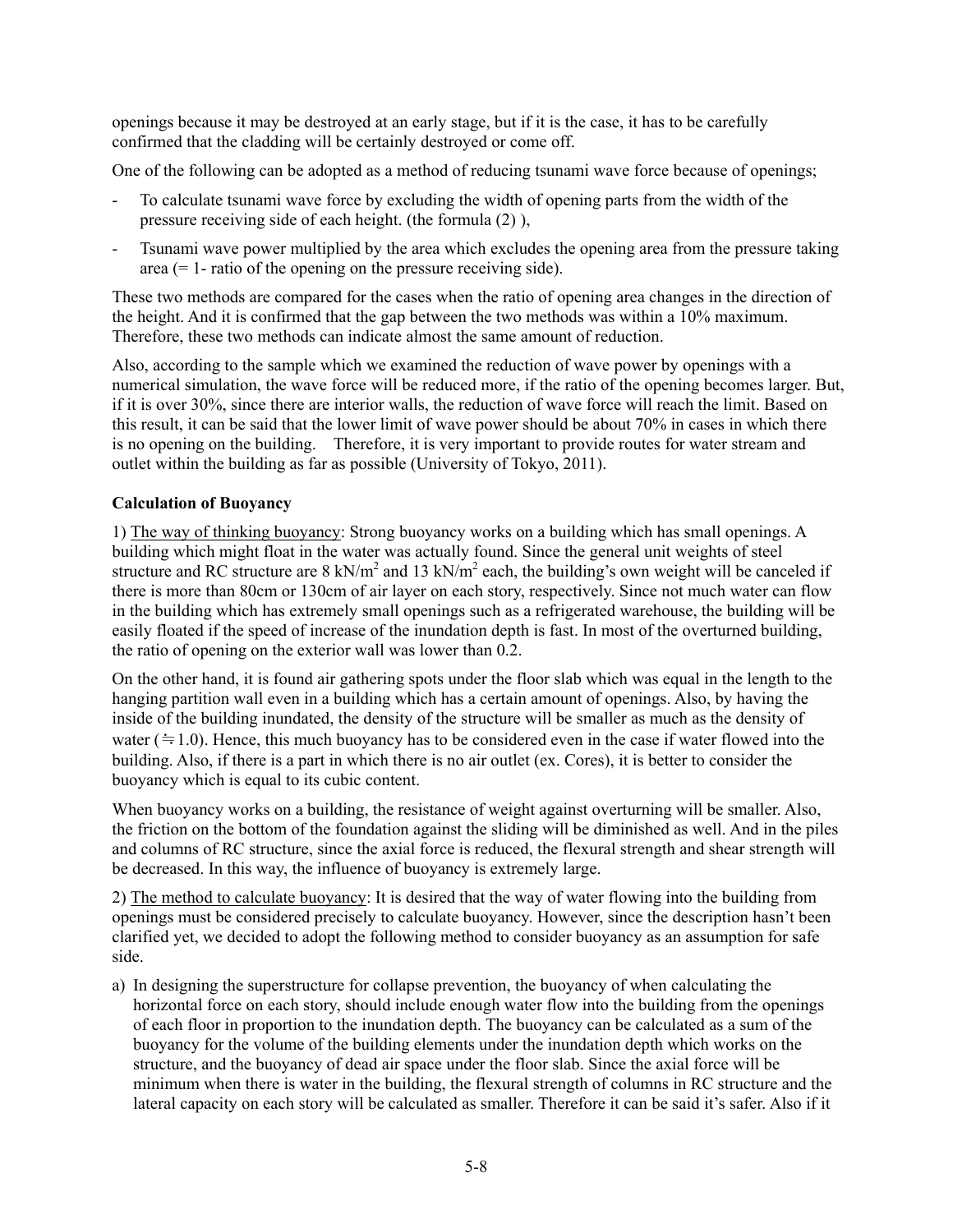is possible to calculate the lateral capacity of each story as safer, the buoyancy of the status can be used.

b) When designing a foundation for overturning and/or sliding prevention, the buoyancy in the calculation of the axial force on the piles or friction on the foundation should be calculated as taking the buoyancy for the amount of cubic content of the building for working on the bottom of the foundation. It was confirmed that the tsunami with a depth which was as deep as the maximum inundation depth impacted, at one push, into the Sendai Plain at this time. In this case, though the tsunami water went around buildings, not much water could flow into buildings. Therefore it can be said that buoyancy easily worked on the buildings. Also, since water flowing into buildings with fewer openings is always slow, it can not be said that water flows in according to the inundation depth. Hence, as a measure for safety by considering these uncertain elements, it should be a principle to consider the buoyancy for the amount of the cubic content of the building at this moment.

**How to Deal with Debris Impact:** There are various kinds of drifting objects in a tsunami disaster, such as driftwood, automobiles, containers, vessels, pieces of destroyed buildings. Several different methods to calculate the impact force of collision between a building and a drifting object are proposed. However, the calculated values of each method are very different from each other, and the kinds of objects were limited. Therefore, a united evaluation method, which can meet various situations, hasn't been established yet. Also, by calculating with the methods which have been proposed thus far, in some cases when drifting wood or a container has hit, even a RC column could be failed (University of Tokyo, 2011).

Therefore it is decided to confirm that the axial force supporting capacity will not be lost by transferring it to next column or wall via beams if a column was failed by debris impact. Generally, it is not necessary to consider the situation in which two or more columns are failed at once. But, in case the drifting object must be huge, such as a vessel, we have to consider a method to confirm the building will not collapse if the exterior columns are destroyed. Also, to build protective equipment or facilities from debris impact could be a measure from the planning side.

## **The Conditions Which are Required for Tsunami Evacuation Buildings**

The proposed structural design method for tsunami evacuation buildings was examined how much strength and size are required against a large inundation depth, like the one we experienced in the Great East Japan earthquake. In this examination, an RC apartment house with multistory walls in short direction with span of 12m and frame structure for the long direction with the demand base shear coefficient of 0.3 was taken, which meets code requirements for seismic safety. The water depth coefficient  $a=1.5, 2.0$ , and 3.0, the inundation depth = 5m, 10m, and 15m are assumed. Then the base shear coefficient  $(C_B)$  for the short direction to meet the conditions of this method was calculated, and also the length of the long direction for each combination of the water depth coefficient "*a*" and the inundation depth was calculated. The height of each story of the building is 3.5m, and the ratio of openings is 0.3 were assumed. According to the result, when the inundation depth was 5m, even by setting  $a=3.0$ , the C<sub>B</sub> for the short direction is 0.97.

It is acceptable to calculate with the root 1 in seismic calculation, which is used for structures with many walls and requires C<sub>B</sub>≥1.0. When the inundation depth was 10m, the short direction in case of  $a=1.5$  can be correlated by the calculation by the root 1. But if it is  $a=2.0$ , the C<sub>B</sub> of the short direction will be 1.44 and the required length of the long direction will be 60m. Therefore, the strength for both directions requires it to be much greater than the value in the usual earthquake-resistance design. Also, the short direction in case of  $a=3.0$  requires  $C_B=2.83$ . So, some special means to make the strength greater will be needed not only for the superstructure but also for the piles and the foundation. If the inundation depth hit 15m, even when *a*=1.5 much greater strength than the usual cases will be required. If *a*=2.0 under the same condition, it is clear that some special means to increase the strength of the superstructure, the piles,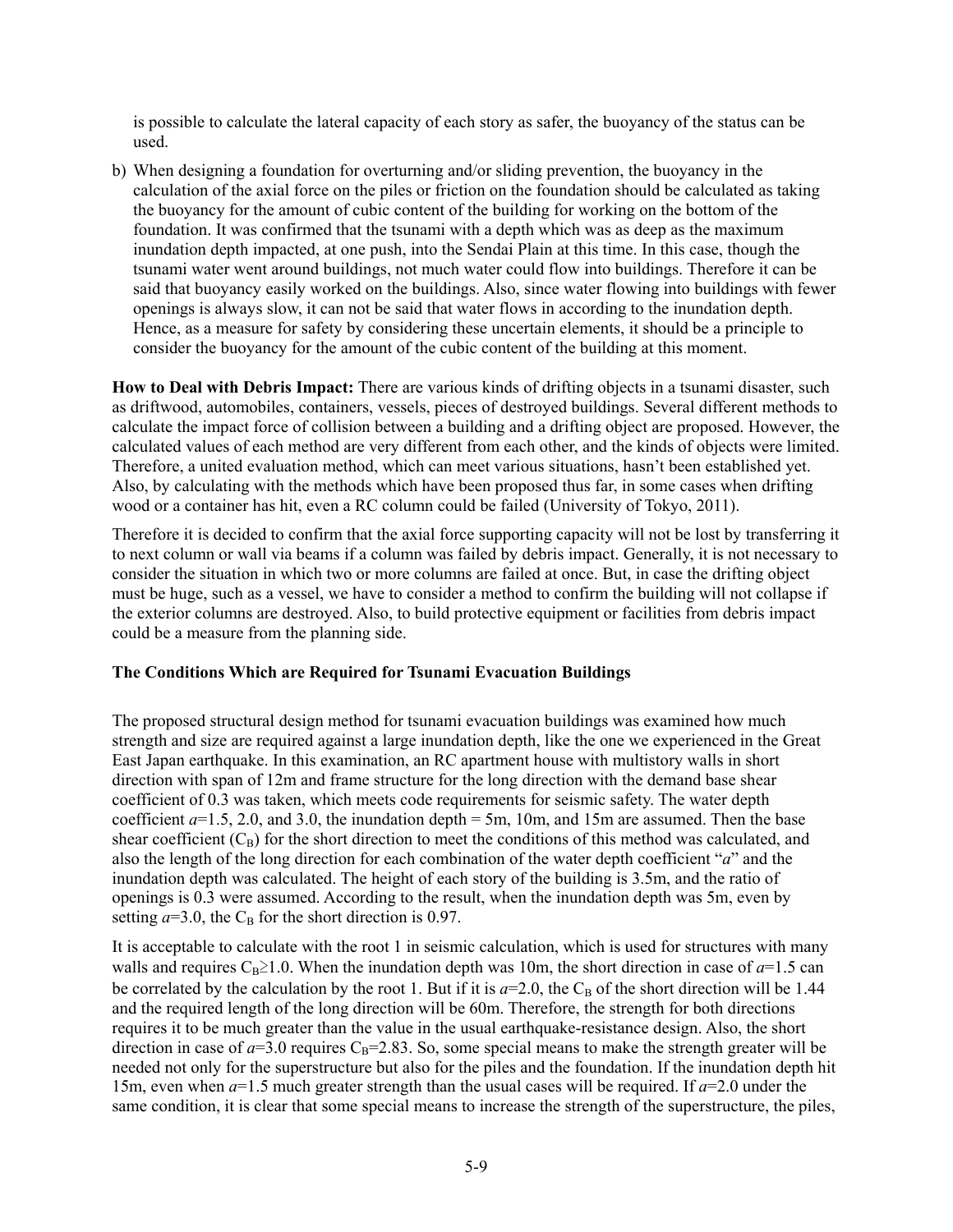and the foundation significantly, have to be taken. The short direction in case of  $a=3.0$  requires  $C_B=4.56$ , which is extremely great in strength.

The above was an examination of collapse, but since the structural design method of a tsunami evacuation building requires so-called "secondary designing," which corresponds to the ultimate capacity design even on the piles and the foundation, the piles have to have much greater lateral capacity and tensile resistance, compared with one designed by the allowable stress calculation.

**Figure 4.** summarized what was mentioned in this chapter by  $\circled{O}$ ,  $\circlearrow{O}$ , and  $\wedge$ .  $\circled{O}$  means the level which can corresponded to the current earthquake resistance design.  $\bigcirc$  means the level which requires some means to increase the strength, and  $\triangle$  means the level which requires special means to increase the strength of the superstructure, the piles, and the foundation decisively.

|                                                                            | The inundation depth and the number of stories<br>of a building |                                          |                                                    |  |  |
|----------------------------------------------------------------------------|-----------------------------------------------------------------|------------------------------------------|----------------------------------------------------|--|--|
|                                                                            | 5m(4F)                                                          | $10m$ (5F)                               | $15m$ (7F)                                         |  |  |
| $a=3.0$<br>Short direction (span=12m)<br>Long direction $(C_B=0.3)$        | Length 40m                                                      | $C_{B}/283$<br>Length 36m<br>$(C_B=1.0)$ | $C_B$ <sup>4</sup> 56<br>Length 34m<br>$(C_B=1.0)$ |  |  |
| $a=2.0$<br>Short direction (span=12m)<br>Long direction $(C_B=0.3)$        | Length 15m                                                      | $q_{B} - 1.44$<br>Length gom             | $C_{\rm B}/242$<br>Length 54m<br>$(C_B=0.55)$      |  |  |
| $a=1.5$<br><b>Short direction (span=12m)</b><br>Long direction $(C_B=0.3)$ |                                                                 |                                          | $C_{B} - 1.36$<br>Length 54m                       |  |  |

 $\odot$  means the level which can corresponded to the current earthquake resistance design.  $\odot$  means the level which requires some means to increase the strength, and  $\Delta$  means the level which requires special means to increase the strength of the superstructure, the piles, and the foundation decisively .

*Figure 4. Base shear coefficient*  $C_B$  *in the short direction and length in the long direction which are required of the building for each inundation depth*

# **Conclusion**

In this paper, the structural design method in "The Guidelines concerning the tsunami evacuation buildings etc.," which was issued in 2005 was reviewed. The results are reflected in "The interim guideline for the structural conditions of tsunami evacuation buildings etc." and Notification "Technical advice how to design a building which has a safe structural proof stress against tsunami."

These are based on the examination in the fiscal year of 2011. However, concerning the structural design method of tsunami evacuation buildings, there are still many tasks to clarify, such as the tsunami wave pressure calculation by considering the tsunami fluid velocity, the condition of the calculation, how to treat the openings, measures for treating drifting objects, measures for scouring, and knowledge for how to treat piloti, and so on. We are going to continue our technical research to establish the rational method to calculate these phenomenon properly.